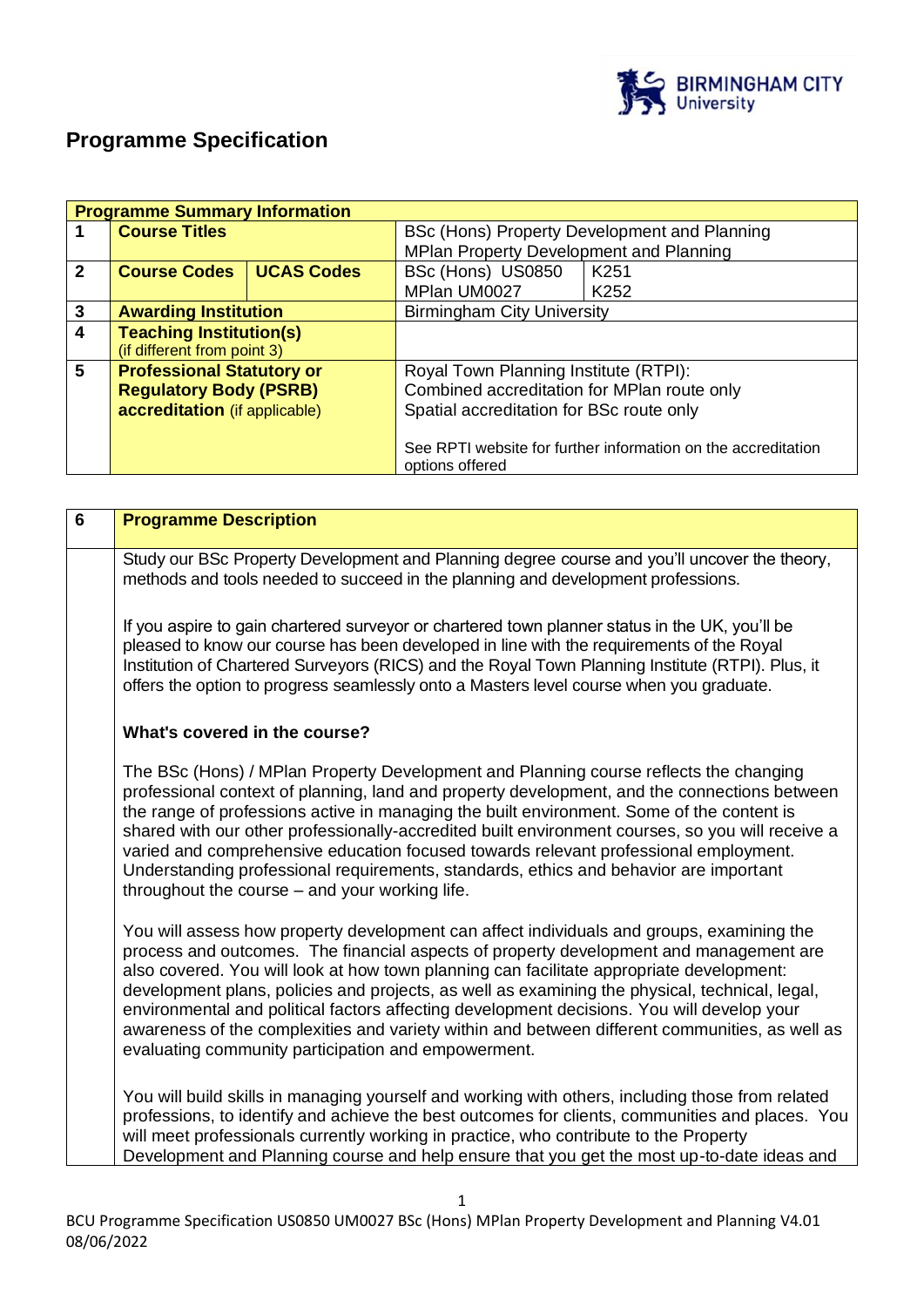

information. You will be encouraged and supported to become a student member of a relevant professional body, to join in its activities and events, and to become a confident professional.

| 7  | <b>Programme Awards</b>                                                                                |                |                                  |  |
|----|--------------------------------------------------------------------------------------------------------|----------------|----------------------------------|--|
| 7a | <b>Possible Final Awards for the Property Development and</b><br><b>Planning programme</b>             | <b>Level</b>   | <b>Credits</b><br><b>Awarded</b> |  |
|    | For BSc (Hons):                                                                                        |                |                                  |  |
|    | Bachelor of Science with Honours Property Development and<br>Planning                                  | 6              | 360                              |  |
|    | Bachelor of Science with Honours Property Development and<br>Planning with Professional Placement Year | 6              | 480                              |  |
|    | For MPlan:                                                                                             |                |                                  |  |
|    | Integrated Master of Planning Property Development and<br>Planning                                     | $\overline{7}$ | 480                              |  |
|    | Integrated Master of Planning Property Development and<br>Planning with Professional Placement Year    | 7              | 600                              |  |
| 7b | Possible Exit Awards and Credits Awarded for the Property Development and Planning                     |                |                                  |  |
|    | programme                                                                                              |                |                                  |  |
|    | Certificate of Higher Education Property Development and<br>Planning                                   | 4              | 120                              |  |
|    | Diploma of Higher Education Property Development and<br>Planning                                       | 5              | 240                              |  |
|    | Bachelor of Science Property Development and Planning                                                  | 6              | 300                              |  |

| Derogation from the University Regulations |  |
|--------------------------------------------|--|
| Not applicable.                            |  |

| 9<br><b>Delivery Patterns</b> |                    |                          |               |
|-------------------------------|--------------------|--------------------------|---------------|
| <b>Mode(s) of Study</b>       | <b>Location</b>    | <b>Duration of Study</b> | Code          |
| <b>BSc (Hons) Full Time</b>   | <b>City Centre</b> | 3 years                  | <b>US0850</b> |
| BSc (Hons) with               | <b>City Centre</b> | 4 years                  | <b>US1160</b> |
| <b>Professional Placement</b> |                    |                          |               |
| Year                          |                    |                          |               |
| <b>MPlan Full Time</b>        | <b>City Centre</b> | 4 years                  | <b>UM0027</b> |
| MPlan with                    | <b>City Centre</b> | 5 years                  | <b>UM0074</b> |
| <b>Professional Placement</b> |                    |                          |               |
| Year                          |                    |                          |               |
| <b>MPlan Part Time</b>        | <b>City Centre</b> | 7 years                  | <b>UM0037</b> |
|                               |                    |                          |               |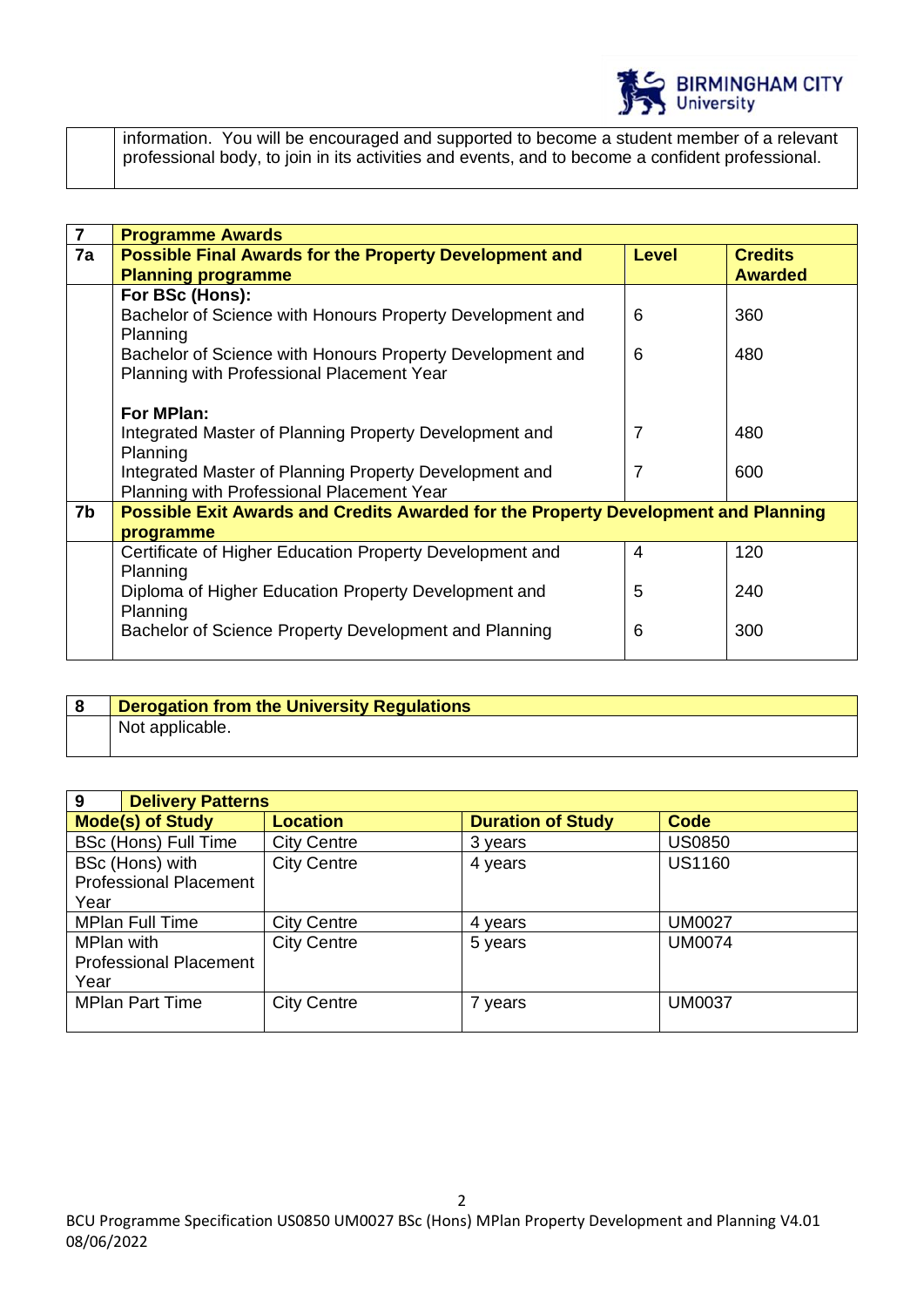

# **10 Entry Requirements**

The admission requirements for this programme are stated on the programme page of the BCU website at<https://www.bcu.ac.uk/>or may be found by searching for the programme entry profile located on the UCAS website.

| 11                      | Programme Learning Outcomes (KEY: B - BSc; M - MPlan)                                                                                                                                   |  |  |  |
|-------------------------|-----------------------------------------------------------------------------------------------------------------------------------------------------------------------------------------|--|--|--|
|                         | Knowledge & Understanding                                                                                                                                                               |  |  |  |
|                         |                                                                                                                                                                                         |  |  |  |
| $\mathbf{1}$            | Identify the socio-economic, environmental, political and historical frameworks within which                                                                                            |  |  |  |
|                         | property development and planning processes take place, and their impact on those processes<br>B                                                                                        |  |  |  |
| $\mathbf{2}$            | Explain the significance of funding arrangements within the context of property development and                                                                                         |  |  |  |
|                         | planning; and assess the role of different stakeholders involved with the development process,                                                                                          |  |  |  |
|                         | including issues of procurement and project management B                                                                                                                                |  |  |  |
| $\mathbf{3}$            | Identify and apply the principal planning tools (regulatory, incentive, valuation, scenarios and                                                                                        |  |  |  |
|                         | participative) to address spatial planning challenges across the built environment B+M                                                                                                  |  |  |  |
| $\overline{\mathbf{4}}$ | Demonstrate the application of law as it relates to relevant aspects of property development and                                                                                        |  |  |  |
|                         | planning frameworks B                                                                                                                                                                   |  |  |  |
| 5                       | Develop business and managerial approaches and skills that enable the successful                                                                                                        |  |  |  |
|                         | implementation of appropriate techniques and technologies related to property development and<br>planning B+M                                                                           |  |  |  |
|                         | <b>Cognitive &amp; Intellectual Skills</b>                                                                                                                                              |  |  |  |
|                         |                                                                                                                                                                                         |  |  |  |
| 6a                      | Formulate independent conclusions based on a rigorous, analytical and critical approach to                                                                                              |  |  |  |
|                         | project requirements B                                                                                                                                                                  |  |  |  |
| 6b                      | Argue rationally and draw independent conclusions based on a rigorous, analytical and critical                                                                                          |  |  |  |
|                         | approach to demonstration and argument M                                                                                                                                                |  |  |  |
| 7a                      | Critically assess theory and practice to design, develop and implement a range of spatial<br>planning solutions B                                                                       |  |  |  |
| 7b                      | Synthesise theory and practice to design, develop and implement a range of spatial planning                                                                                             |  |  |  |
|                         | solutions M                                                                                                                                                                             |  |  |  |
| 8a                      | Evaluate knowledge, concepts and ideas and / or forms of creative expression in a suitably                                                                                              |  |  |  |
|                         | professional manner B                                                                                                                                                                   |  |  |  |
| 8b                      | Interpret and critically evaluate knowledge, concepts and ideas and / or forms of creative                                                                                              |  |  |  |
|                         | expression in a suitably professional manner M                                                                                                                                          |  |  |  |
| 9a                      | Apply frameworks to the analysis and solution of complex development, planning and<br>environmental issues B                                                                            |  |  |  |
|                         | Apply interdisciplinary frameworks to the analysis and solution of complex development,                                                                                                 |  |  |  |
|                         | planning and environmental issues M                                                                                                                                                     |  |  |  |
|                         | <b>Practical &amp; Professional Skills</b>                                                                                                                                              |  |  |  |
|                         |                                                                                                                                                                                         |  |  |  |
| 10                      | Demonstrate competence across relevant RICS and RTPI education outcomes B+M                                                                                                             |  |  |  |
| 11                      | Access information from a range of sources, such as the internet, journals, books, research                                                                                             |  |  |  |
|                         | papers, and appraise its suitability for undergraduate and Master's level research B+M<br>Demonstrate the ability to work effectively, both autonomously and as a member of a team, and |  |  |  |
| 12                      | accept responsibility for actions taken, including health and safety regulations B+M                                                                                                    |  |  |  |
| 13                      | Recognise and apply professional values and ethics in informing property development and                                                                                                |  |  |  |
|                         | planning excellence B+M                                                                                                                                                                 |  |  |  |
|                         |                                                                                                                                                                                         |  |  |  |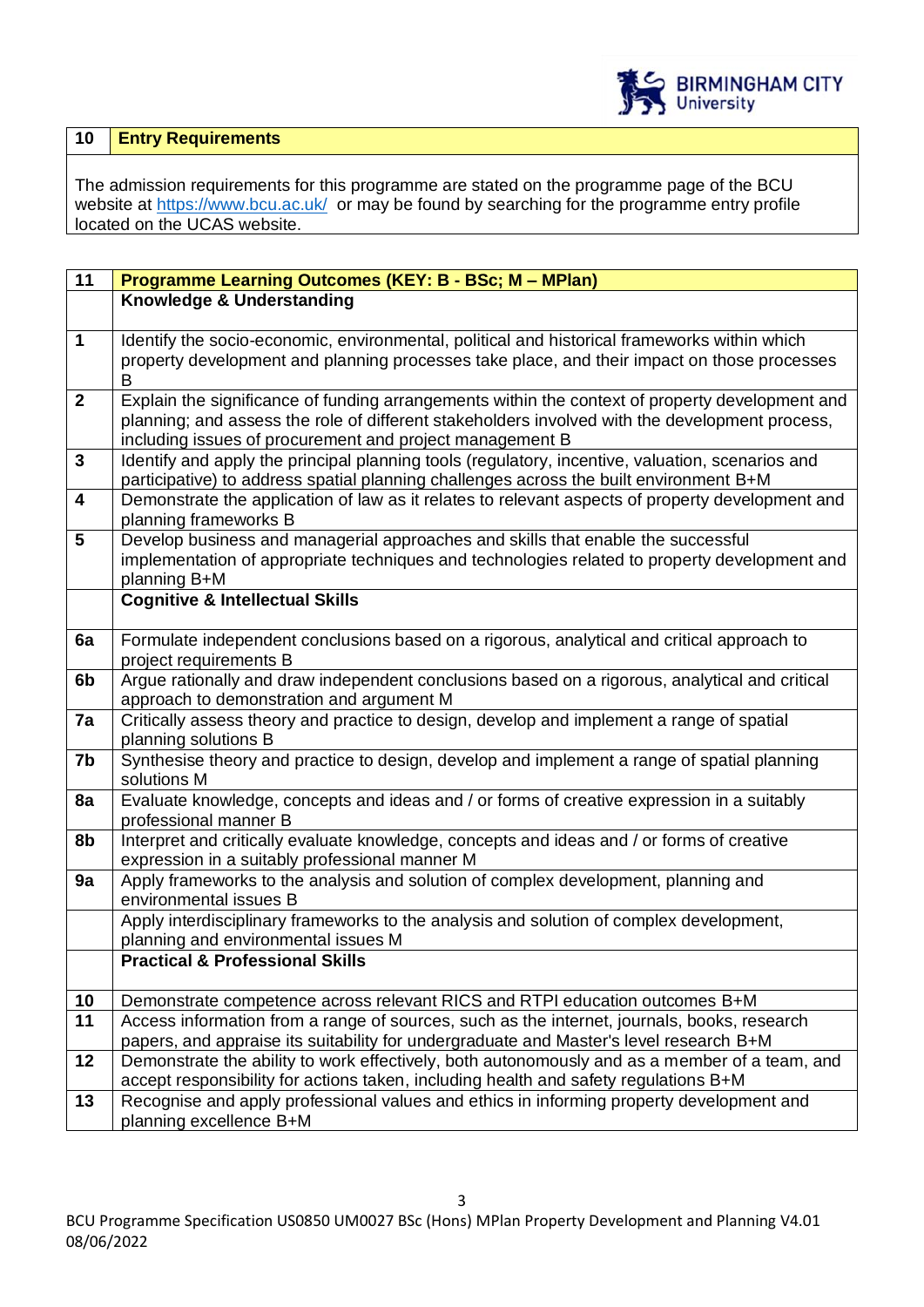

|    | <b>Key Transferable Skills</b>                                                                |
|----|-----------------------------------------------------------------------------------------------|
|    |                                                                                               |
| 14 | Manage your time effectively and prioritise workloads B+M                                     |
| 15 | Use multiple forms of communication and expression, employing them selectively, appropriately |
|    | and effectively according to the specifics of the task B+M                                    |
| 16 | Access and make appropriate use of relevant information and data for a specified purpose      |
| 17 | Manage conflict appropriately in professional situations B+M                                  |
| 18 | Diagnose problems and identify solutions (individually and collectively) B+M                  |
| 19 | Work effectively in a team B+M                                                                |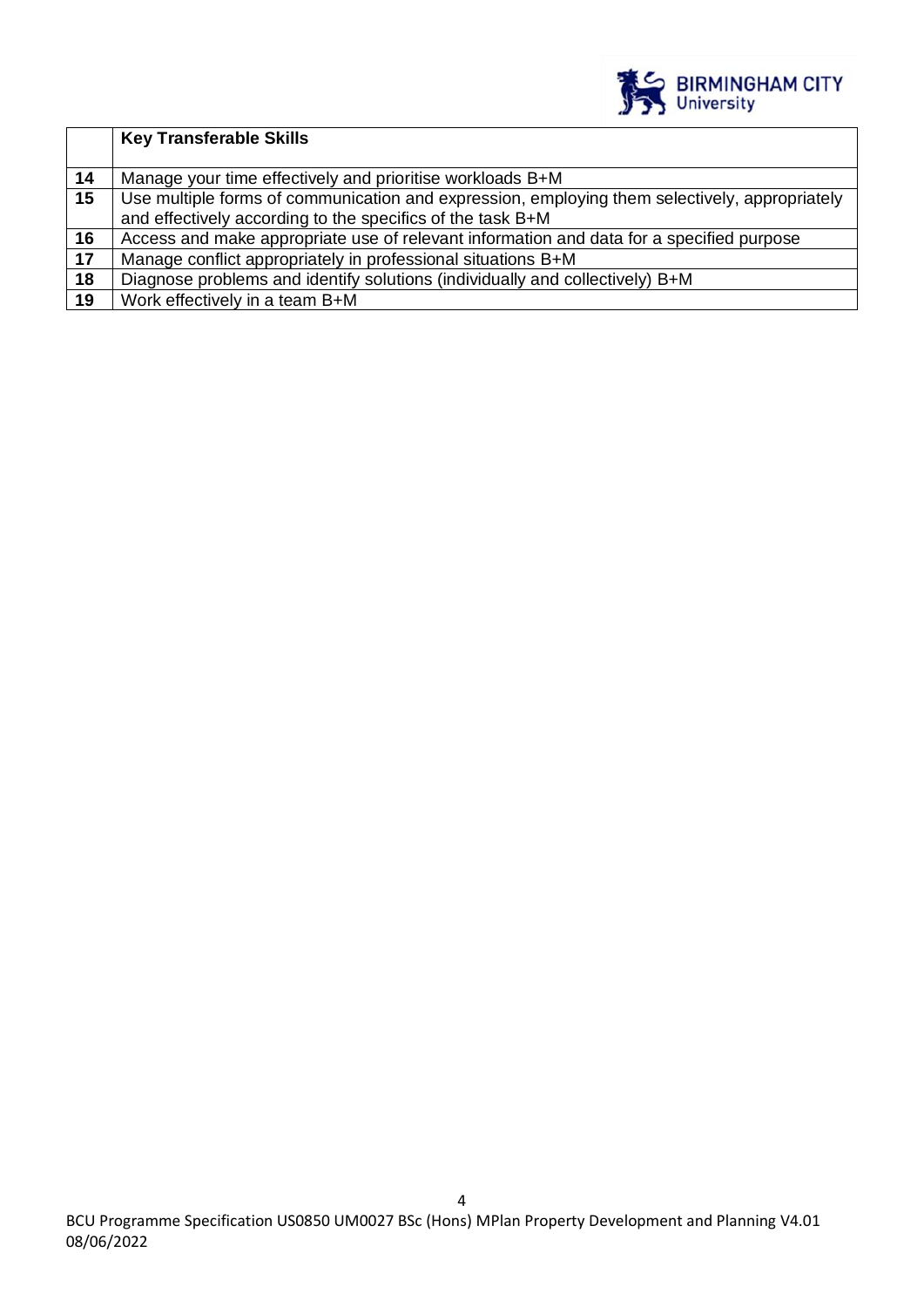

### **12 Programme Requirements**

#### **12a Level 4:**

*In order to complete this programme a student must successfully complete all the following CORE modules (totalling 120 credits):*

| <b>Module Code</b> | <b>Module Name</b>                              | <b>Credit Value</b> |
|--------------------|-------------------------------------------------|---------------------|
|                    |                                                 |                     |
| <b>BNV4106</b>     | Introduction to the Built Environment           | 20                  |
| <b>BNV4103</b>     | <b>Built Environment Technology 1</b>           | 20                  |
| <b>BNV4108</b>     | Law                                             | 20                  |
| <b>BNV4104</b>     | Integrated Digital Design - Residential         | 20                  |
| <b>BNV4110</b>     | <b>Professional Environmental and Materials</b> | 20                  |
|                    | <b>Science</b>                                  |                     |
| <b>BNV4107</b>     | <b>Introduction to Valuation</b>                | 20                  |

**Level 5:**

*In order to complete this programme a student must successfully complete all the following CORE modules (totalling 120 credits):*

| <b>Module Code</b> | <b>Module Name</b>                                                    | <b>Credit Value</b> |
|--------------------|-----------------------------------------------------------------------|---------------------|
| <b>BNV5112</b>     | Design and Development in the Built and Natural<br><b>Environment</b> | <b>20</b>           |
| <b>BNV5116</b>     | <b>Property Law</b>                                                   | 20                  |
| <b>BNV5117</b>     | <b>Smart Policies and Plans</b>                                       | 20                  |
| <b>BNV5147</b>     | <b>Digital Cities*</b>                                                | 20                  |
| <b>BNV5110</b>     | <b>Building Pathology</b>                                             | 20                  |
| <b>BNV5111</b>     | Data and Decision Making                                              | 20                  |

**\*** from 2022

**Professional Placement Year (optional)** 

*In order to qualify for the award of Bachelor of Science with Property, Development and Planning with Professional Placement Year or Integrated Masters of Planning Property Development and Planning with Professional Placement Year, a student must successfully complete all of the modules listed as well as the following Level 5 module:*

| <b>Module Code</b> | <b>Module Name</b>            | <b>Credit Value</b> |
|--------------------|-------------------------------|---------------------|
| <b>PPY5004</b>     | <b>Professional Placement</b> | 120                 |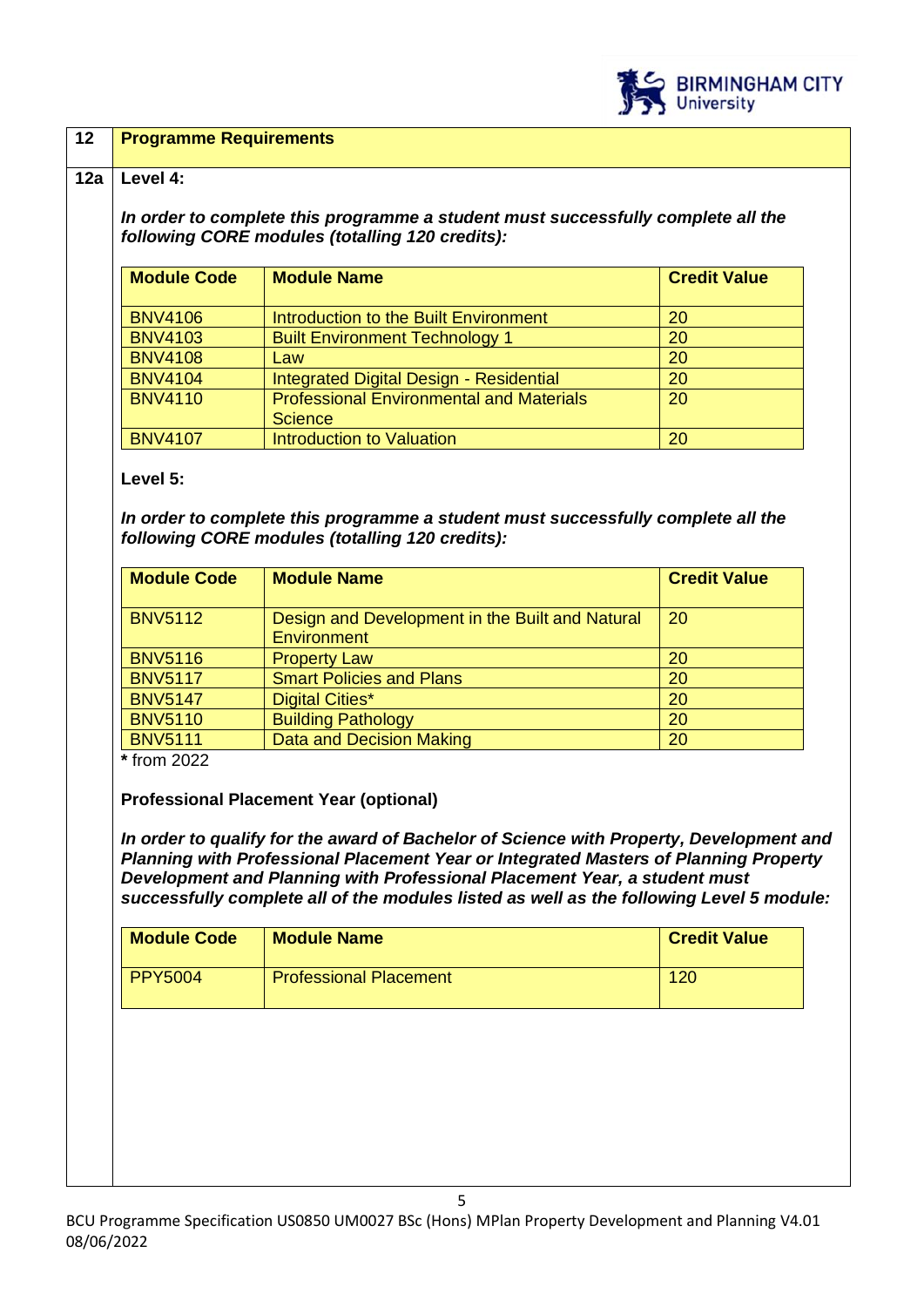

# **Level 6:**

### *In order to complete this programme a student must successfully complete all the following CORE modules (totalling 120 credits):*

| <b>Module Code</b> | <b>Module Name</b>                     | <b>Credit Value</b> |
|--------------------|----------------------------------------|---------------------|
| <b>BNV6200</b>     | <b>Individual Honours Project</b>      | 40                  |
|                    | (for both BSc and MPlan Route)         |                     |
| <b>BNV6127</b>     | <b>Property Marketing</b>              | 20                  |
| <b>BNV6124</b>     | <b>Drivers of Change</b>               | 20                  |
| <b>BNV6128</b>     | Urban Design Practice in Context       | 20                  |
| <b>BNV6125</b>     | <b>Professionalism and Citizenship</b> | 20                  |

# **Level 7:**

*In order to complete this programme a student must successfully complete all the following CORE modules (totalling 120 credits):*

| <b>Module Code</b> | <b>Module Name</b>                         | <b>Credit Value</b> |
|--------------------|--------------------------------------------|---------------------|
| <b>BNV7201</b>     | Individual Integrated Master's Project     | 40                  |
| <b>BNV7145</b>     | <b>Tools for Managing Sustainability</b>   | 20                  |
| <b>BNV7142</b>     | <b>Placemaking</b>                         | 20                  |
| <b>BNV7146</b>     | <b>Transitions for Sustainable Futures</b> | 20                  |
| <b>BNV7143</b>     | <b>Professional Practice</b>               | 20                  |
|                    |                                            |                     |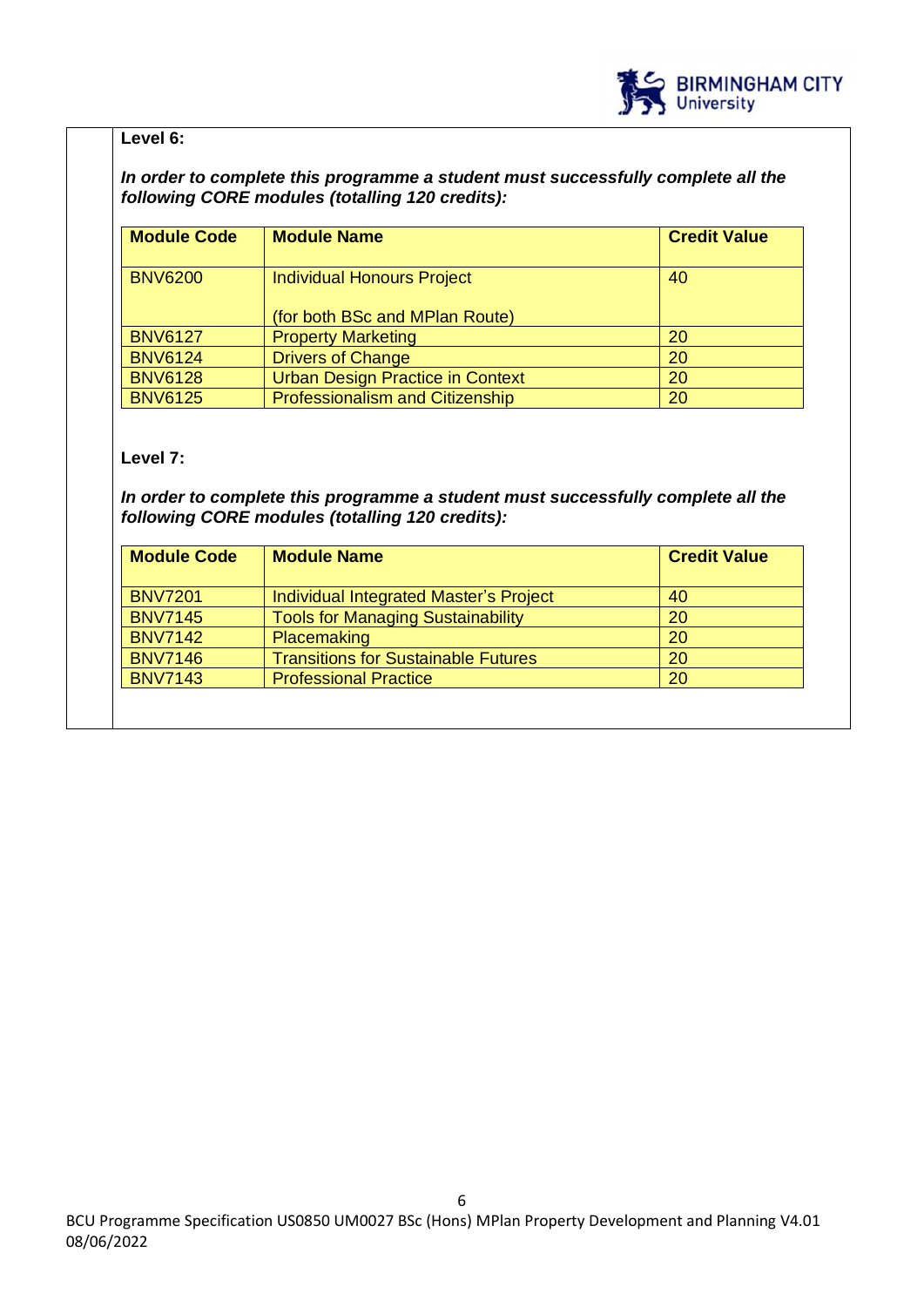

# **12b Structure Diagram**

# **Full Time**

# **Year 1 Level 4**

| <b>SEMESTER ONE</b>                            | <b>SEMESTER TWO</b>                             |
|------------------------------------------------|-------------------------------------------------|
| BNV4106: Introduction to the Built Environment | BNV4107: Introduction to Valuation (20 credits) |
| (20 credits)                                   | BNV4110: Professional Environmental &           |
| BNV4103: Built Environment Technology 1        | Materials Science (20 credits)                  |
| (20 credits)                                   | BNV4104: Integrated Digital Design Residential  |
| BNV4108: Law (20 credits)                      | (20 credits)                                    |

# **Year 2 Level 5**

| BNV5112: Design, Development and the Built and | BNV5111: Data and Decision Making (20 credits) |
|------------------------------------------------|------------------------------------------------|
| Natural Environment (20 credits)               | BNV5147: Digital Cities (20 credits)           |
| BNV5110: Building Pathology (20 credits)       | BNV5117: Smart Policies and Plans (20 credits) |
| BNV5116: Property Law (20 credits)             |                                                |

# **Professional Placement Year 3 (optional)**

# **Professional Placement Module (120 credits)**

#### **Year 4 Level 6**

| BNV6128: Urban Design Practice in Context | BNV6127: Property Marketing (20 credits) |
|-------------------------------------------|------------------------------------------|
| (20 credits)                              | BNV6125: Professionalism and Citizenship |
| BNV6124: Drivers of Change (20 credits)   | (20 credits)                             |
|                                           |                                          |

BNV6200: Individual Honours Project (40 credits) (for both BSc and MPlan Route)

### **Year 5 Level 7**

| BNV7145: Tools for Managing Sustainability (20               | <b>BNV7146: Transitions for Sustainable Futures</b> |
|--------------------------------------------------------------|-----------------------------------------------------|
| credits)                                                     | (20 credits)                                        |
| BNV7142: Placemaking (20 credits)                            | BNV7143: Professional Practice (20 credits)         |
| BNV7201: Individual Integrated Master's Project (40 credits) |                                                     |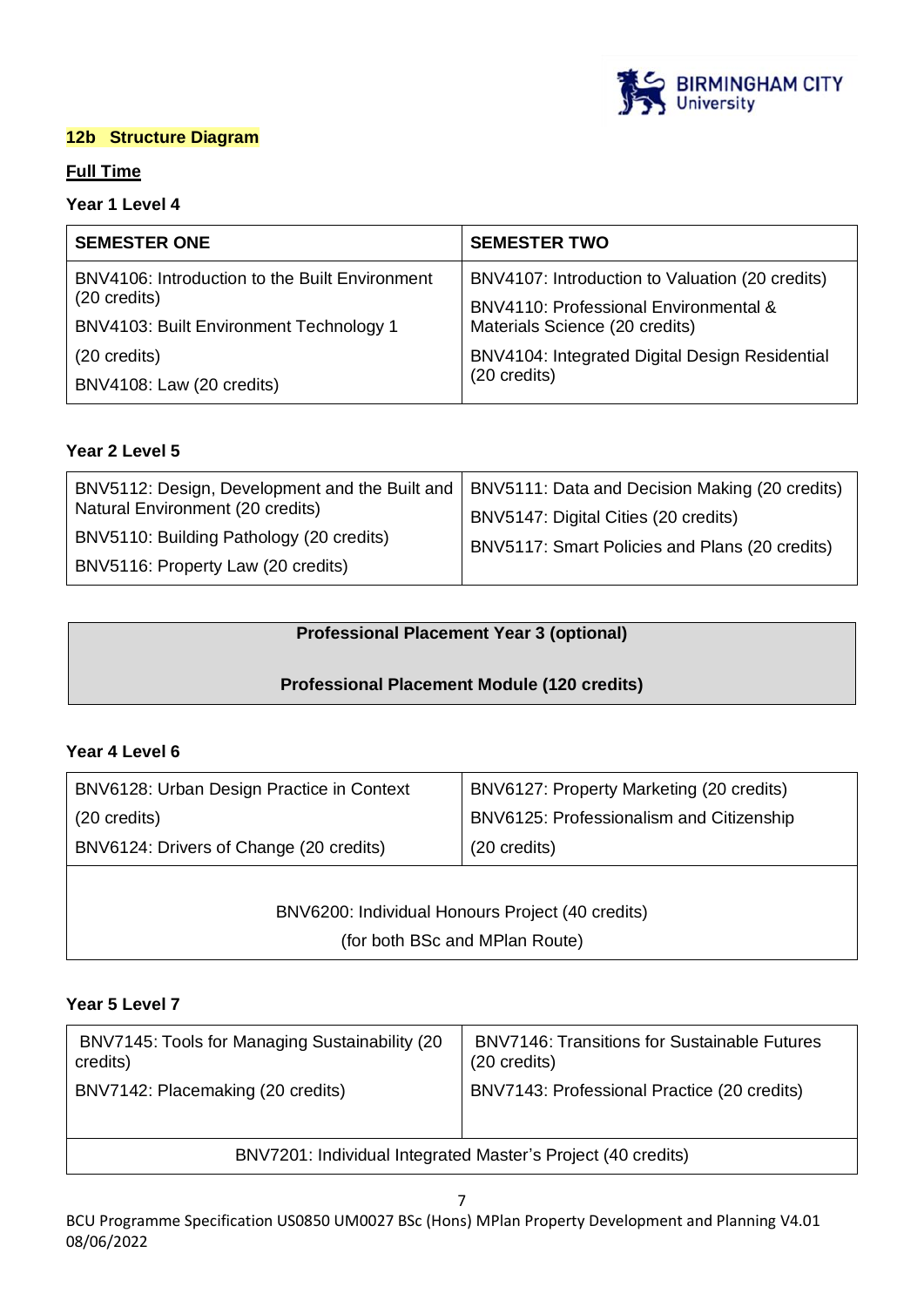

# **Part time delivery**

# **Level 4 Part Time 1**

| <b>SEMESTER ONE</b>                                            | <b>SEMESTER TWO</b>                             |
|----------------------------------------------------------------|-------------------------------------------------|
| Core                                                           | Core                                            |
| BNV4106: Introduction to the Built Environment<br>(20 credits) | BNV4104: Integrated Digital Design (20 credits) |
| BNV4108: Law (20 credits)                                      |                                                 |

# **Level 4 Part Time 2**

| <b>SEMESTER ONE</b>                          | <b>SEMESTER TWO</b>                                                     |
|----------------------------------------------|-------------------------------------------------------------------------|
| Core                                         | Core                                                                    |
| BNV4103: Built Environment Technology 1 (20) | BNV4107: Introduction to Valuation (20 credits)                         |
| credits)                                     | BNV4110: Professional Environmental &<br>Materials Science (20 credits) |

# **Level 5 Part Time 3**

| <b>SEMESTER ONE</b>                      | <b>SEMESTER TWO</b>                  |
|------------------------------------------|--------------------------------------|
| Core                                     | Core                                 |
| BNV5116: Property Law (20 credits)       | BNV5147: Digital Cities (20 credits) |
| BNV5110: Building Pathology (20 credits) | BNV5117: Smart Policies and Plans    |
|                                          | (20 credits)                         |
|                                          |                                      |

# **Level 5 Part Time 4**

| <b>SEMESTER ONE</b>                                                                                                                               | <b>SEMESTER TWO</b>                                                                           |
|---------------------------------------------------------------------------------------------------------------------------------------------------|-----------------------------------------------------------------------------------------------|
| Core                                                                                                                                              | Core                                                                                          |
| BNV5112: Design and Development in the Built<br>and Natural Environment (20 credits)<br>BNV6128: Urban Design Practice in Context (20<br>credits) | BNV6126: Property Marketing (20 credits)<br>BNV5111: Data and Decision Making<br>(20 credits) |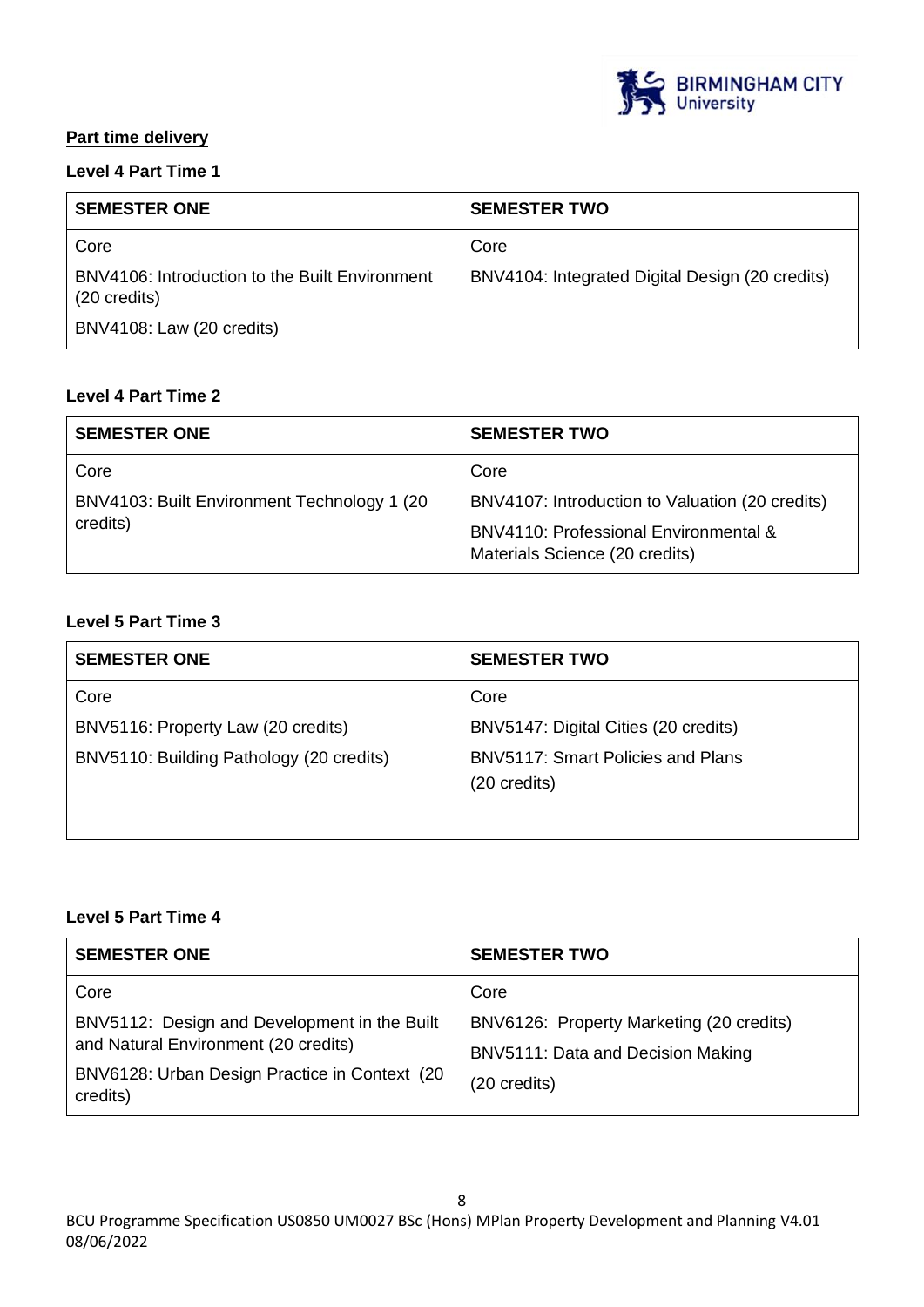

# **Level 6 Part Time 5**

| Semester 1                              | Semester 2                                             |
|-----------------------------------------|--------------------------------------------------------|
| Core                                    | Core                                                   |
| BNV6124: Drivers of Change (20 credits) | BNV6125: Professionalism & Citizenship (20<br>credits) |
| BNV6200: Individual Honours Project     |                                                        |
| (40 credits)                            |                                                        |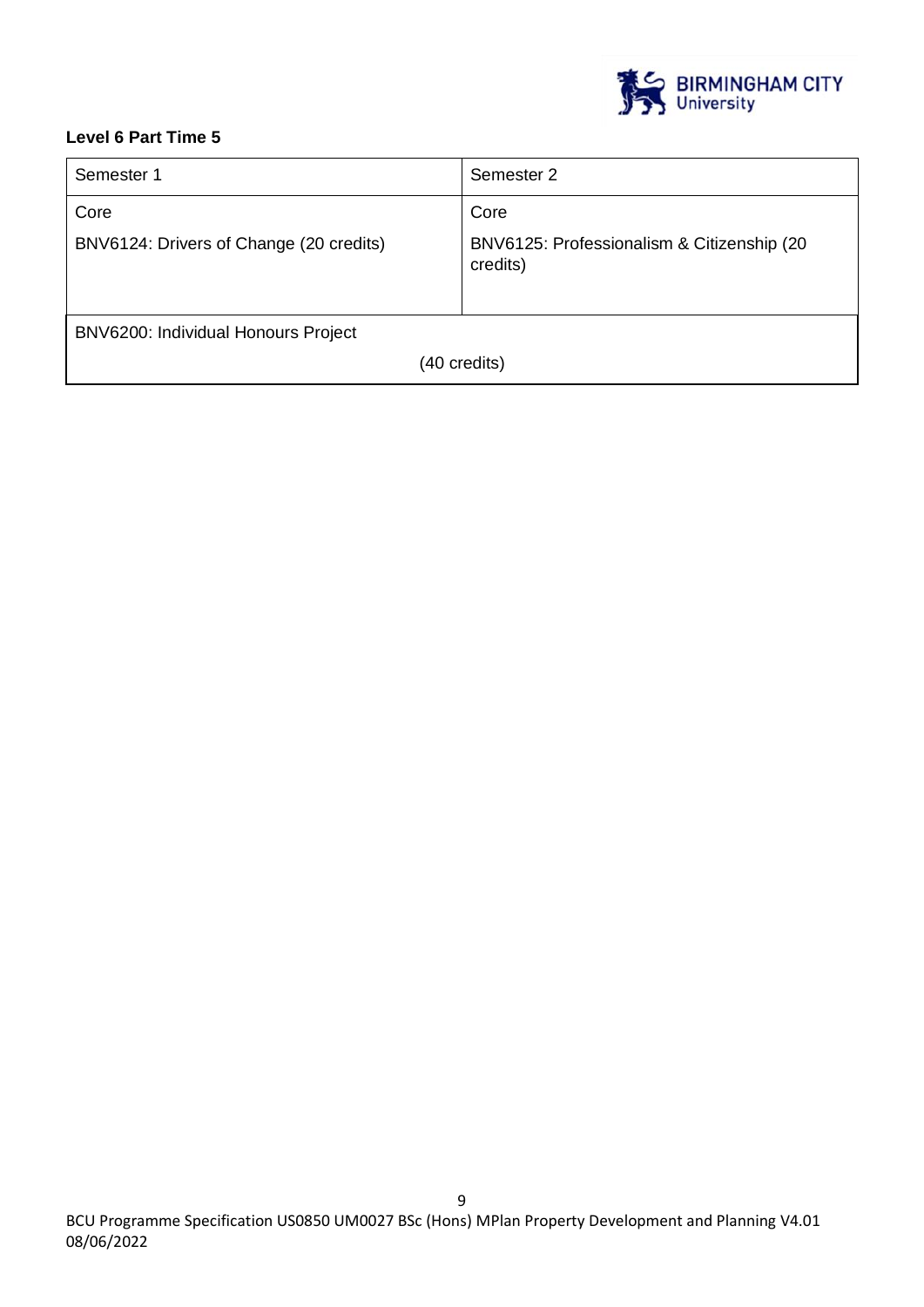

### **13 Overall Student Workload and Balance of Assessment**

Overall student *workload* consists of class contact hours, independent learning and assessment activity, with each credit taken equating to a total study time of around 10 hours. While actual contact hours may depend on the optional modules selected, the following information gives an indication of how much time students will need to allocate to different activities at each level of the course.

- *Scheduled Learning* includes lectures, practical classes and workshops, contact time specified in timetable
- *Directed Learning* includes placements, work-based learning, external visits, on-line activity, Graduate+, peer learning
- *Private Study* includes preparation for exams

The *balance of assessment* by mode of assessment (e.g. coursework, exam and in-person) depends to some extent on the optional modules chosen by students. The approximate percentage of the course assessed by coursework, exam and in-person is shown below.

#### **Level 4**

### **Workload**

#### **% time spent in timetabled teaching and learning activity**

| <b>Activity</b>      | <b>Number of Hours</b> |
|----------------------|------------------------|
| Scheduled Learning   | 288                    |
| Directed Learning    | 412                    |
| <b>Private Study</b> | 500                    |
| <b>Total Hours</b>   | 1200                   |

### **Balance of Assessment**

| <b>Assessment Mode</b> | Percentage |
|------------------------|------------|
| Coursework             | 83%        |
| Exam                   |            |
| In-Person              | 17%        |

#### **Level 5**

#### **Workload**

#### **% time spent in timetabled teaching and learning activity**

| <b>Activity</b>      | <b>Number of Hours</b> |
|----------------------|------------------------|
| Scheduled Learning   | 288                    |
| Directed Learning    | 394                    |
| <b>Private Study</b> | 518                    |
| Total Hours          | 1200                   |